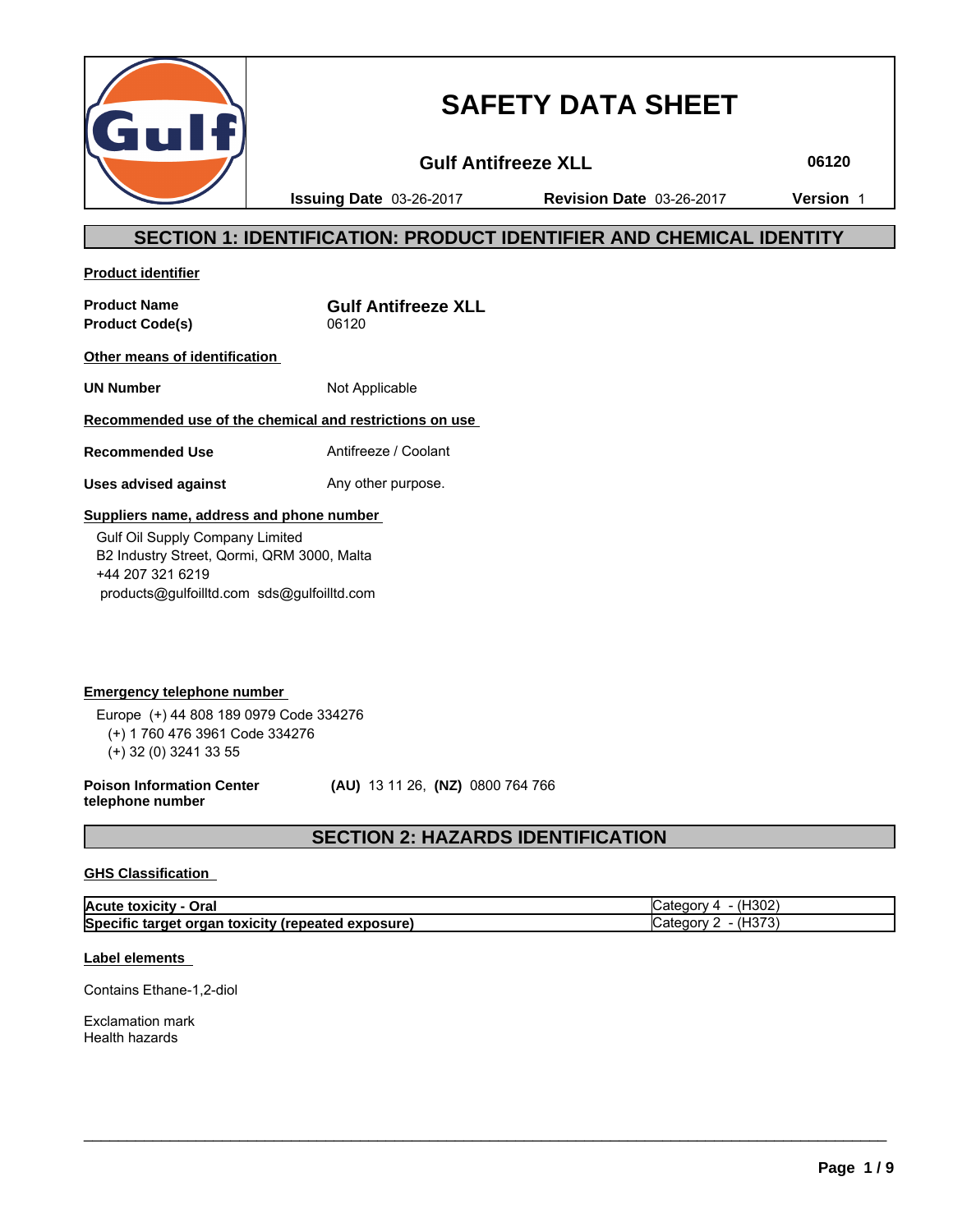

**Signal word** Warning

#### **Hazard statements**

H302 - Harmful if swallowed H373 - May cause damage to organs through prolonged or repeated exposure

#### **Precautionary Statements - Prevention**

Wash face, hands and any exposed skin thoroughly after handling Do not eat, drink or smoke when using this product Do not breathe dust/fume/gas/mist/vapors/spray **Precautionary Statements - Response** Get medical advice/attention if you feel unwell **Ingestion** IF SWALLOWED: Call a POISON CENTER or doctor/physician if you feel unwell Rinse mouth **Precautionary Statements - Disposal** Dispose of contents/container to an approved waste disposal plant

#### **Other hazards**

Not applicable

# **SECTION 3: COMPOSITION/INFORMATION ON INGREDIENTS**

 $\_$  ,  $\_$  ,  $\_$  ,  $\_$  ,  $\_$  ,  $\_$  ,  $\_$  ,  $\_$  ,  $\_$  ,  $\_$  ,  $\_$  ,  $\_$  ,  $\_$  ,  $\_$  ,  $\_$  ,  $\_$  ,  $\_$  ,  $\_$  ,  $\_$  ,  $\_$  ,  $\_$  ,  $\_$  ,  $\_$  ,  $\_$  ,  $\_$  ,  $\_$  ,  $\_$  ,  $\_$  ,  $\_$  ,  $\_$  ,  $\_$  ,  $\_$  ,  $\_$  ,  $\_$  ,  $\_$  ,  $\_$  ,  $\_$  ,

This product is a mixture. Health hazard information is based on its ingredients

| <b>Chemical name</b> | <b>CAS No</b> | $+0/$<br>- Weigh |
|----------------------|---------------|------------------|
| Ethane-              | $107 -$       | 100%             |
| ∵2-diu.              | $\mathbf{a}$  | 60%              |

#### **Additional information**

The remaining composition is a mixture of non-classified ingredients or additives below the threshold for disclosure

# **SECTION 4: FIRST AID MEASURES**

**Description of first-aid measures** 

| <b>General advice</b> | Do not get in eyes, on skin, or on clothing. When symptoms persist or in all cases of doubt<br>seek medical advice. Do not breathe dust/fume/gas/mist/vapors/spray.                |
|-----------------------|------------------------------------------------------------------------------------------------------------------------------------------------------------------------------------|
| <b>Inhalation</b>     | IF INHALED: Remove to fresh air and keep at rest in a position comfortable for breathing. If<br>symptoms persist, call a physician.                                                |
| <b>Skin contact</b>   | Wash off immediately with plenty of water for at least 15 minutes. Remove and wash<br>contaminated clothing before re-use. If symptoms persist, call a physician.                  |
| Eye contact           | Rinse thoroughly with plenty of water, also under the eyelids. Keep eye wide open while<br>rinsing.                                                                                |
| Ingestion             | Immediate medical attention is required. Do not induce vomiting without medical advice.<br>Clean mouth with water and afterwards drink plenty of water. Call a physician or Poison |
|                       |                                                                                                                                                                                    |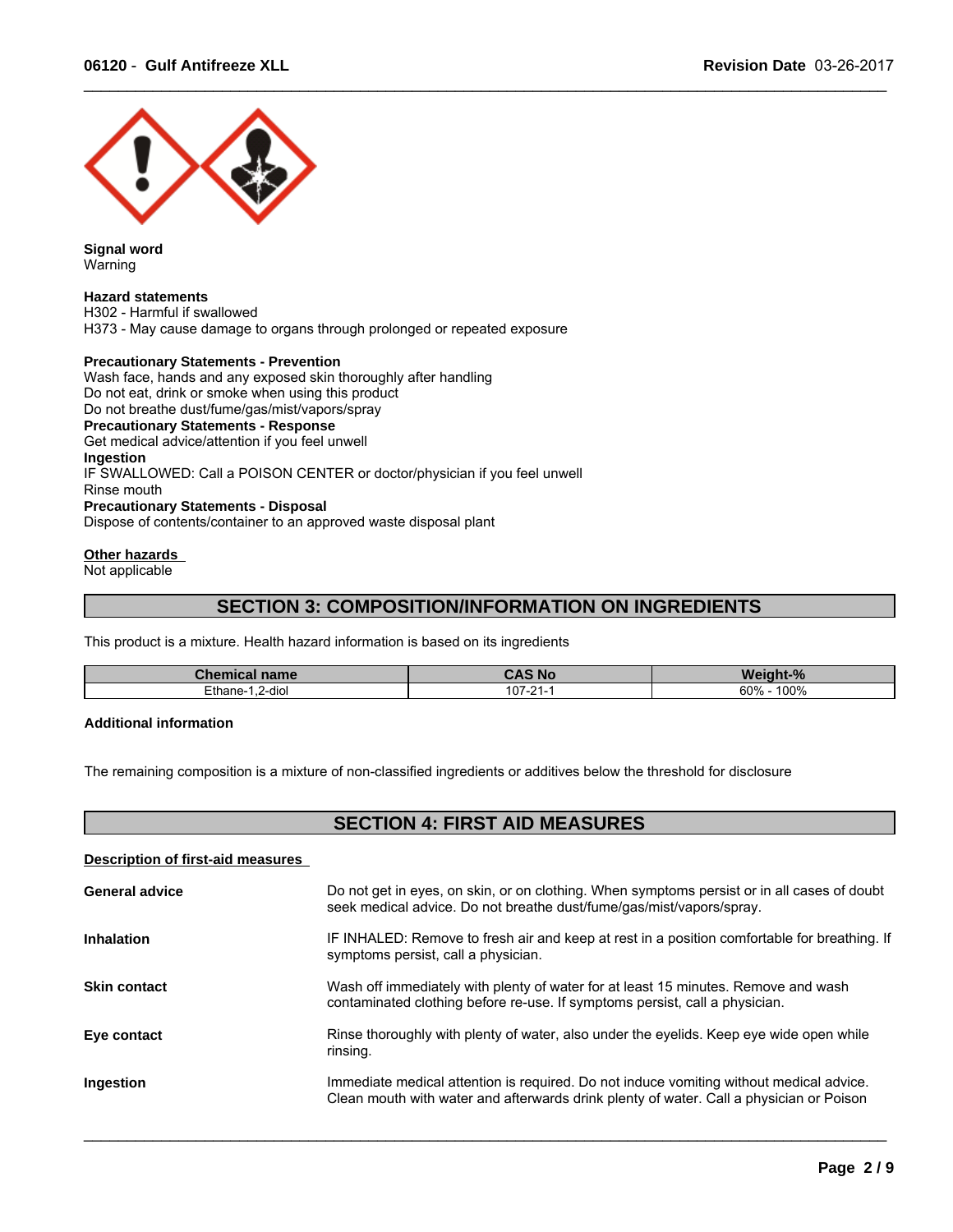Control Center immediately.

**Protection of First-aiders** Use personal protective equipment. Avoid contact with skin, eyes and clothing. Ensure that medical personnel are aware of the material(s) involved, and take precautions to protect themselves.

 $\_$  ,  $\_$  ,  $\_$  ,  $\_$  ,  $\_$  ,  $\_$  ,  $\_$  ,  $\_$  ,  $\_$  ,  $\_$  ,  $\_$  ,  $\_$  ,  $\_$  ,  $\_$  ,  $\_$  ,  $\_$  ,  $\_$  ,  $\_$  ,  $\_$  ,  $\_$  ,  $\_$  ,  $\_$  ,  $\_$  ,  $\_$  ,  $\_$  ,  $\_$  ,  $\_$  ,  $\_$  ,  $\_$  ,  $\_$  ,  $\_$  ,  $\_$  ,  $\_$  ,  $\_$  ,  $\_$  ,  $\_$  ,  $\_$  ,

#### **Most important symptoms and effects, both acute and delayed**

**Main Symptoms** Gastrointestinal discomfort

**Indication of immediate medical attention and special treatment needed** 

**Notes to physician** Treat symptomatically.

# **SECTION 5: FIRE FIGHTING MEASURES**

#### **Extinguishing media**

#### **Suitable Extinguishing Media**

Use extinguishing measures that are appropriate to local circumstances and the surrounding environment:, Use CO2, dry chemical, or foam, Water spray or fog

**Extinguishing media which shall not be used for safety reasons** None

#### **Specific hazards arising from the chemical**

Thermal decomposition can lead to release of irritating gases and vapors.

#### **Hazardous decomposition products**

None under normal use

#### **Advice for firefighters**

#### **Special protective equipment for fire-fighters**

As in any fire, wear self-contained breathing apparatus pressure-demand, MSHA/NIOSH (approved or equivalent) and full protective gear

#### **SECTION 6: ACCIDENTAL RELEASE MEASURES**

#### **Personal precautions, protective equipment and emergency procedures**

Ensure adequate ventilation. Use personal protective equipment. Avoid contact with skin, eyes and clothing. Keep people away from and upwind of spill/leak.

**Advice for non-emergency personnel** Keep people away from and upwind of spill/leak. Material can create slippery conditions.

**Advice for emergency responders** For personal protection see section 8.

#### **Environmental precautions**

Prevent further leakage or spillage if safe to do so. Do not flush into surface water or sanitary sewer system.

#### **Methods and materials for containment and cleaning up**

Soak up with inert absorbent material (e.g. sand, silica gel, acid binder, universal binder, sawdust). Dike to collect large liquid spills.

 $\_$  ,  $\_$  ,  $\_$  ,  $\_$  ,  $\_$  ,  $\_$  ,  $\_$  ,  $\_$  ,  $\_$  ,  $\_$  ,  $\_$  ,  $\_$  ,  $\_$  ,  $\_$  ,  $\_$  ,  $\_$  ,  $\_$  ,  $\_$  ,  $\_$  ,  $\_$  ,  $\_$  ,  $\_$  ,  $\_$  ,  $\_$  ,  $\_$  ,  $\_$  ,  $\_$  ,  $\_$  ,  $\_$  ,  $\_$  ,  $\_$  ,  $\_$  ,  $\_$  ,  $\_$  ,  $\_$  ,  $\_$  ,  $\_$  ,

#### **Reference to other sections**

See Section 8/12/13 for additional information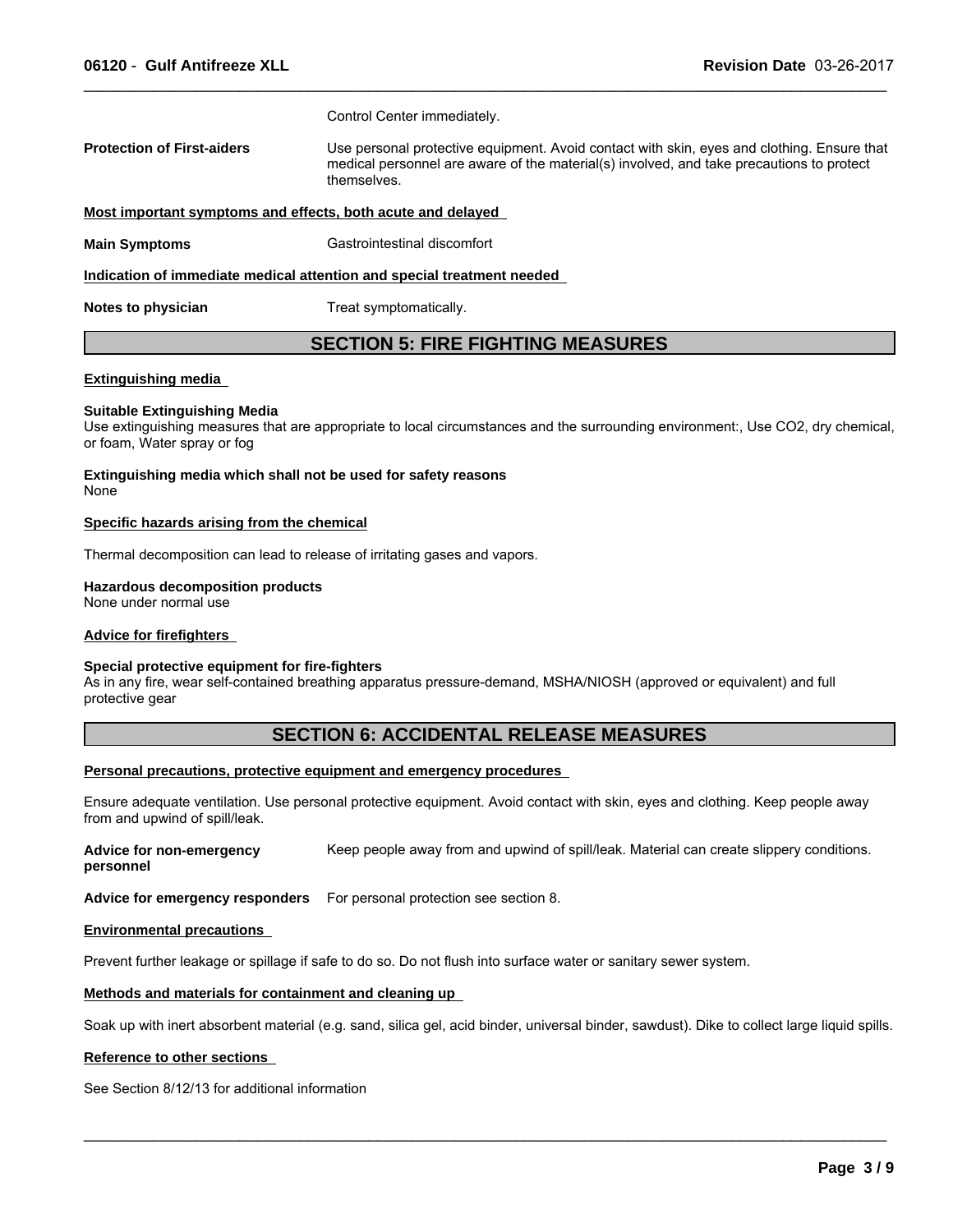# **SECTION 7: HANDLING AND STORAGE**

 $\_$  ,  $\_$  ,  $\_$  ,  $\_$  ,  $\_$  ,  $\_$  ,  $\_$  ,  $\_$  ,  $\_$  ,  $\_$  ,  $\_$  ,  $\_$  ,  $\_$  ,  $\_$  ,  $\_$  ,  $\_$  ,  $\_$  ,  $\_$  ,  $\_$  ,  $\_$  ,  $\_$  ,  $\_$  ,  $\_$  ,  $\_$  ,  $\_$  ,  $\_$  ,  $\_$  ,  $\_$  ,  $\_$  ,  $\_$  ,  $\_$  ,  $\_$  ,  $\_$  ,  $\_$  ,  $\_$  ,  $\_$  ,  $\_$  ,

# **Precautions for safe handling**

Wear personal protective equipment. Avoid contact with skin, eyes and clothing. Do not ingest. Ensure adequate ventilation. Do not eat, drink or smoke when using this product. Handle in accordance with good industrial hygiene and safety practice. Remove and wash contaminated clothing before re-use.

#### **Conditions for safe storage, including any incompatibilities**

#### **Technical measures/Storage conditions**

Keep container tightly closed in a dry and well-ventilated place.

#### **Incompatible materials**

Strong reducing agents, Oxidizing agent, Acids, Bases

**Recommended Use** Antifreeze / Coolant

# **SECTION 8: EXPOSURE CONTROLS/PERSONAL PROTECTION**

#### **Control parameters**

#### **Exposure Limits**

| <b>Chemical name</b> | <b>Australia</b>                  | <b>New Zealand</b>                      | New Zealand - Biological Exposure<br>Indices (BEI) |
|----------------------|-----------------------------------|-----------------------------------------|----------------------------------------------------|
| Ethane-1,2-diol      | TWA: 10 $mq/m3$ particulate       | Ceiling: 50 ppm mist and                |                                                    |
|                      | TWA: 20 ppm vapour                | vapour                                  |                                                    |
|                      | TWA: $52 \text{ mg/m}^3$ vapour   | Ceiling: 127 mg/m <sup>3</sup> mist and |                                                    |
|                      | STEL: 40 ppm vapour               | vapour                                  |                                                    |
|                      | STEL: $104 \text{ mg/m}^3$ vapour |                                         |                                                    |
|                      |                                   |                                         |                                                    |

*Australia - Workplace Exposure Standards for Airborne Contaminants. New Zealand - Workplace Exposure Standards and Biological Exposure Indices.*

#### **Appropriate engineering controls**

| <b>Engineering controls</b>                                                      | Ensure adequate ventilation, especially in confined areas.                                                                                                                                                                                                                                                                                                |
|----------------------------------------------------------------------------------|-----------------------------------------------------------------------------------------------------------------------------------------------------------------------------------------------------------------------------------------------------------------------------------------------------------------------------------------------------------|
|                                                                                  | Individual protection measures, such as personal protective equipment                                                                                                                                                                                                                                                                                     |
| <b>Eye/face protection</b><br>Skin and body protection<br><b>Hand Protection</b> | Tightly fitting safety goggles.<br>Long sleeved clothing.<br>Protective gloves. Please observe the instructions regarding permeability and breakthrough<br>time which are provided by the supplier of the gloves. Also take into consideration the<br>specific local conditions under which the product is used, such as the danger of cuts,<br>abrasion. |
| <b>Respiratory protection</b>                                                    | No special protective equipment required. In case of mist, spray or aerosol exposure wear<br>suitable personal respiratory protection and protective suit.                                                                                                                                                                                                |
| <b>Hygiene measures</b>                                                          | Wear personal protective equipment. Avoid contact with skin, eyes and clothing. Regular<br>cleaning of equipment, work area and clothing is recommended. Do not eat, drink or smoke<br>when using this product. Handle in accordance with good industrial hygiene and safety<br>practice.                                                                 |
| <b>Environmental Exposure Controls</b>                                           | No special environmental precautions required.                                                                                                                                                                                                                                                                                                            |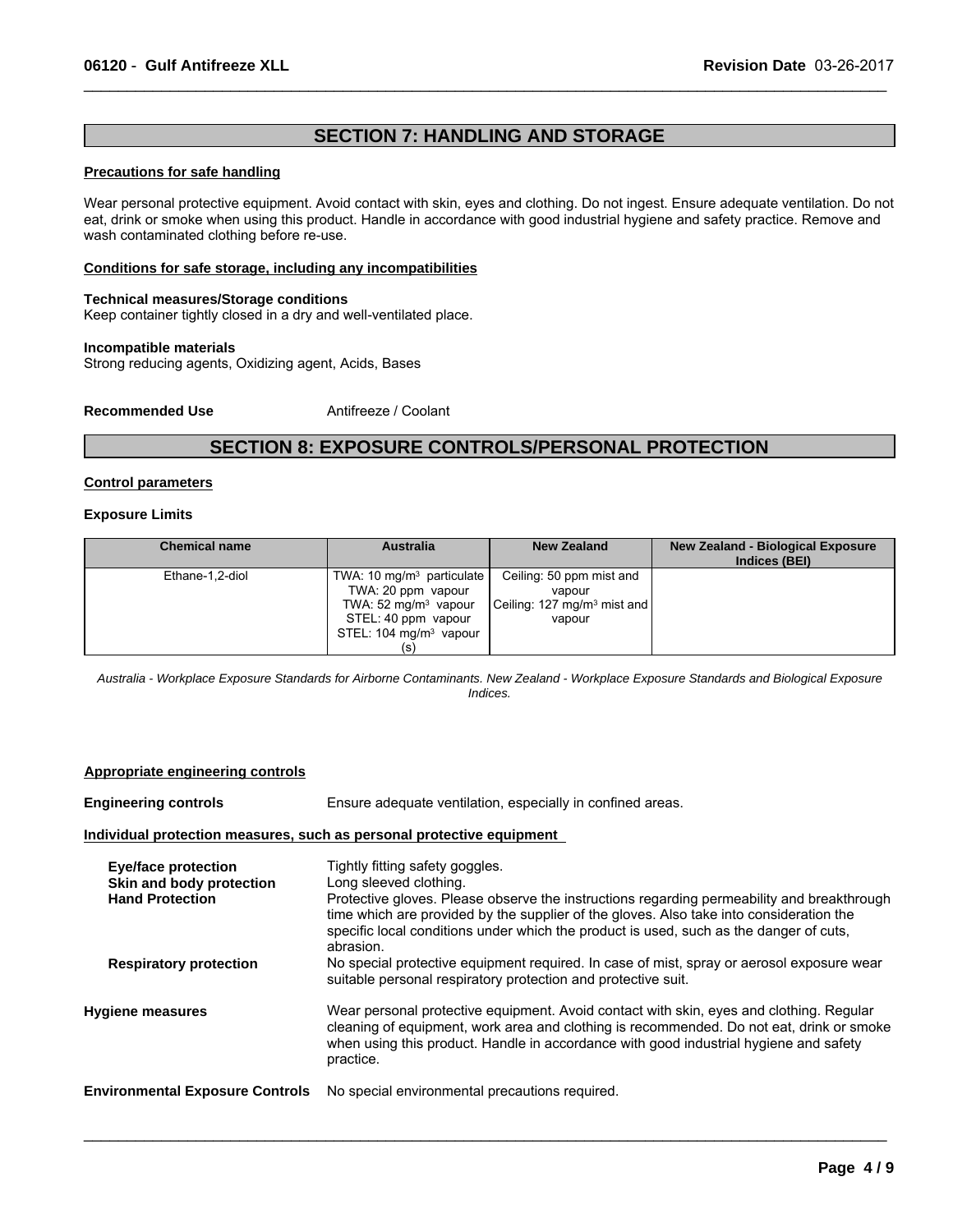**Thermal hazards** None under normal use conditions

# **SECTION 9: PHYSICAL AND CHEMICAL PROPERTIES**

 $\_$  ,  $\_$  ,  $\_$  ,  $\_$  ,  $\_$  ,  $\_$  ,  $\_$  ,  $\_$  ,  $\_$  ,  $\_$  ,  $\_$  ,  $\_$  ,  $\_$  ,  $\_$  ,  $\_$  ,  $\_$  ,  $\_$  ,  $\_$  ,  $\_$  ,  $\_$  ,  $\_$  ,  $\_$  ,  $\_$  ,  $\_$  ,  $\_$  ,  $\_$  ,  $\_$  ,  $\_$  ,  $\_$  ,  $\_$  ,  $\_$  ,  $\_$  ,  $\_$  ,  $\_$  ,  $\_$  ,  $\_$  ,  $\_$  ,

**Information on basic physical and chemical properties** 

| <b>Physical state</b>                                                             | liquid                                             | Appearance            | clear          |
|-----------------------------------------------------------------------------------|----------------------------------------------------|-----------------------|----------------|
| Odor                                                                              | Characteristic                                     | <b>Odor threshold</b> | Not Determined |
| <b>Property</b><br>рH                                                             | Values<br>7.1                                      |                       | Remarks        |
| Melting point / freezing point                                                    | $-13$ °C / 8.6 °F                                  |                       |                |
| Boiling point / boiling range                                                     | 192 °C / 378 °F                                    |                       |                |
| <b>Flash point</b>                                                                | 111 °C / 232 °F                                    |                       |                |
| <b>Evaporation rate</b>                                                           | 0.01                                               |                       | $(BuAc = 1)$   |
| Flammability (solid, gas)                                                         | Not Determined                                     |                       |                |
| <b>Flammability Limit in Air</b>                                                  |                                                    |                       |                |
| <b>Upper flammability limit:</b>                                                  | 15.3%                                              |                       |                |
| Lower flammability limit:                                                         | 3.2%                                               |                       |                |
| Vapor pressure                                                                    | 7                                                  |                       | Pa @ 20°C      |
| <b>Vapor density</b>                                                              | Not Determined                                     |                       |                |
| <b>Relative density</b>                                                           | 1.161                                              |                       | @20°C          |
| Solubility(ies)                                                                   | Soluble in water                                   |                       |                |
| <b>Partition coefficient</b>                                                      | Not Determined                                     |                       |                |
| <b>Autoignition temperature</b>                                                   | 432 °C / 810 °F                                    |                       |                |
| <b>Decomposition temperature</b>                                                  | Not Determined                                     |                       |                |
| <b>Kinematic viscosity</b>                                                        | 860 cSt @ 20 °C                                    |                       |                |
| <b>Explosive properties</b>                                                       | Not applicable                                     |                       |                |
| <b>Oxidizing Properties</b>                                                       | Not applicable                                     |                       |                |
| <b>Other Information</b>                                                          |                                                    |                       |                |
| Viscosity, kinematic (100°C)<br><b>Pour Point</b><br>VOC Content (ASTM E-1868-10) | Not Determined<br>Not Determined<br>Not Determined |                       |                |
| <b>VOC content</b>                                                                | Not Determined                                     |                       |                |

# **SECTION 10: STABILITY AND REACTIVITY**

 $\_$  ,  $\_$  ,  $\_$  ,  $\_$  ,  $\_$  ,  $\_$  ,  $\_$  ,  $\_$  ,  $\_$  ,  $\_$  ,  $\_$  ,  $\_$  ,  $\_$  ,  $\_$  ,  $\_$  ,  $\_$  ,  $\_$  ,  $\_$  ,  $\_$  ,  $\_$  ,  $\_$  ,  $\_$  ,  $\_$  ,  $\_$  ,  $\_$  ,  $\_$  ,  $\_$  ,  $\_$  ,  $\_$  ,  $\_$  ,  $\_$  ,  $\_$  ,  $\_$  ,  $\_$  ,  $\_$  ,  $\_$  ,  $\_$  ,

**Reactivity** 

None under normal use conditions

#### **Chemical stability**

Stable under normal conditions

#### **Possibility of hazardous reactions**

None under normal use conditions

#### **Conditions to avoid**

Extremes of temperature and direct sunlight, Temperatures above 50°C

#### **Incompatible materials**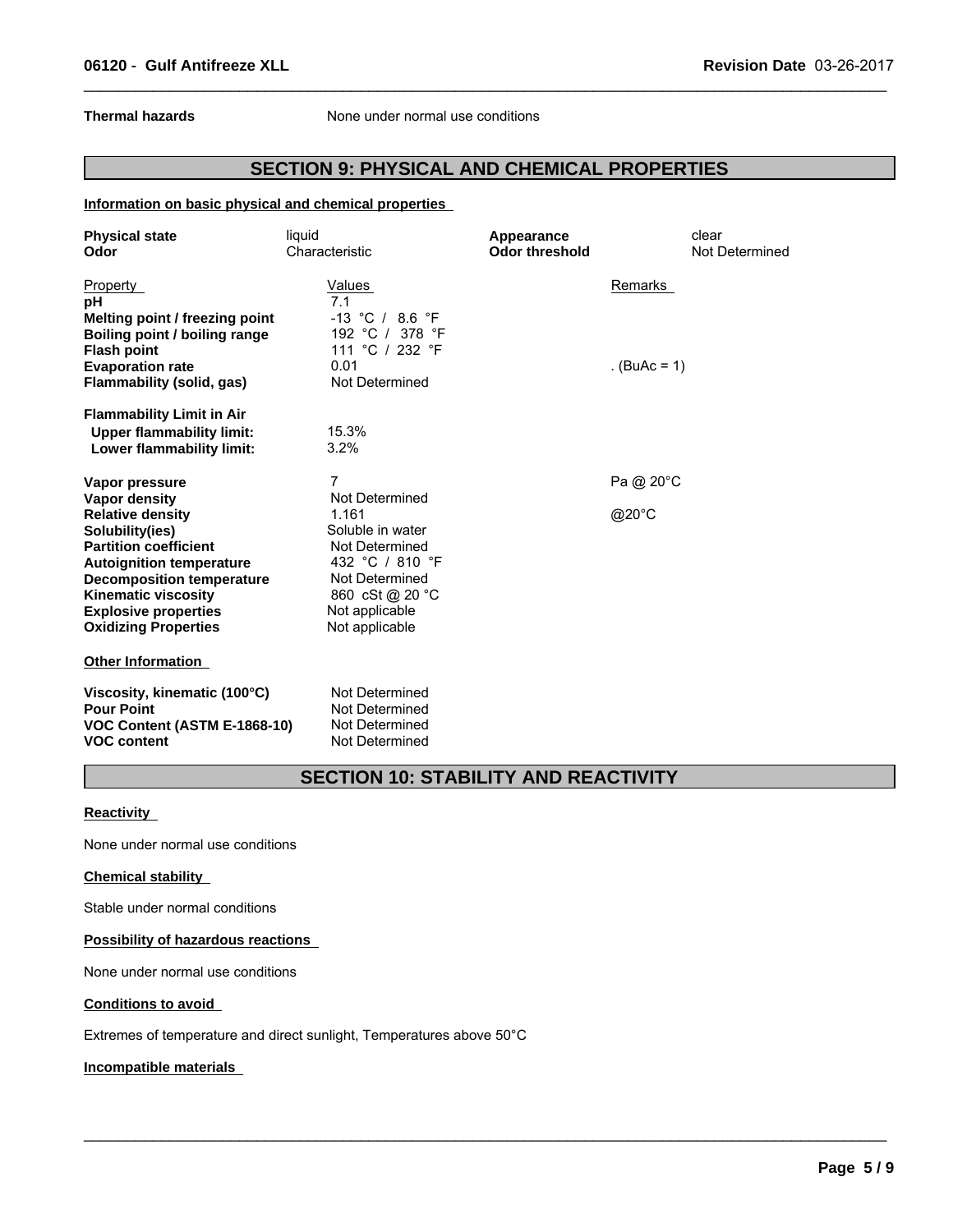Strong reducing agents, Oxidizing agent, Acids, Bases

#### **Hazardous decomposition products**

None under normal use conditions

# **SECTION 11: TOXICOLOGICAL INFORMATION**

#### **Information on the likely routes of exposure**

#### **Product Information - Principle Routes of Exposure**

| <b>Inhalation</b>   | None known                                                                 |
|---------------------|----------------------------------------------------------------------------|
| Eye contact         | None known                                                                 |
| <b>Skin contact</b> | None known                                                                 |
| <b>Ingestion</b>    | Harmful if swallowed; Ingestion cons<br>ethylene glycol; May cause adverse |

larmful ingestion constitutes the main danger because of the toxicity of glycol; May cause adverse liver effects; May cause adverse kidney effects

 $\_$  ,  $\_$  ,  $\_$  ,  $\_$  ,  $\_$  ,  $\_$  ,  $\_$  ,  $\_$  ,  $\_$  ,  $\_$  ,  $\_$  ,  $\_$  ,  $\_$  ,  $\_$  ,  $\_$  ,  $\_$  ,  $\_$  ,  $\_$  ,  $\_$  ,  $\_$  ,  $\_$  ,  $\_$  ,  $\_$  ,  $\_$  ,  $\_$  ,  $\_$  ,  $\_$  ,  $\_$  ,  $\_$  ,  $\_$  ,  $\_$  ,  $\_$  ,  $\_$  ,  $\_$  ,  $\_$  ,  $\_$  ,  $\_$  ,

#### **Numerical measures of toxicity - Product Information**

| ATEmix (oral)          | 532.00 mg/kg |
|------------------------|--------------|
| <b>ATEmix (dermal)</b> | >2000 mg/kg  |

#### **Acute toxicity - Product Information**

Harmful if swallowed.

#### **Acute toxicity - Component Information**

| <b>Chemical name</b>             | <b>_D50</b><br>wrai .  | <b>LD50</b><br>Dermal                                 | <b>Inhalation LC50</b> |
|----------------------------------|------------------------|-------------------------------------------------------|------------------------|
| $\cdots$<br>2-dio<br>≟thane-<br> | 4000<br>Rat<br>, ma/kc | Rabbit<br>$^{\prime}$<br>. . r<br>ື 9ລວ∩ µL/KG<br>$=$ |                        |

 $\_$  ,  $\_$  ,  $\_$  ,  $\_$  ,  $\_$  ,  $\_$  ,  $\_$  ,  $\_$  ,  $\_$  ,  $\_$  ,  $\_$  ,  $\_$  ,  $\_$  ,  $\_$  ,  $\_$  ,  $\_$  ,  $\_$  ,  $\_$  ,  $\_$  ,  $\_$  ,  $\_$  ,  $\_$  ,  $\_$  ,  $\_$  ,  $\_$  ,  $\_$  ,  $\_$  ,  $\_$  ,  $\_$  ,  $\_$  ,  $\_$  ,  $\_$  ,  $\_$  ,  $\_$  ,  $\_$  ,  $\_$  ,  $\_$  ,

# **Delayed and immediate effects as well as chronic effects from short and long-term exposure**

| <b>Skin corrosion/irritation</b>                                                      | Based on available data, the classification criteria are not met.                                                                      |
|---------------------------------------------------------------------------------------|----------------------------------------------------------------------------------------------------------------------------------------|
| Serious eye damage/eye irritation                                                     | Based on available data, the classification criteria are not met.                                                                      |
| <b>Sensitization</b><br><b>Respiratory Sensitization</b><br><b>Skin sensitization</b> | Based on available data, the classification criteria are not met.<br>Based on available data, the classification criteria are not met. |
| <b>Germ cell mutagenicity</b>                                                         | Based on available data, the classification criteria are not met.                                                                      |
| Carcinogenicity                                                                       | Based on available data, the classification criteria are not met.                                                                      |
| <b>Reproductive toxicity</b>                                                          | Based on available data, the classification criteria are not met.                                                                      |
| Specific target organ systemic<br>toxicity (single exposure)                          | Based on available data, the classification criteria are not met                                                                       |
| Specific target organ systemic<br>toxicity (repeated exposure)                        | Causes damage to organs through prolonged or repeated exposure                                                                         |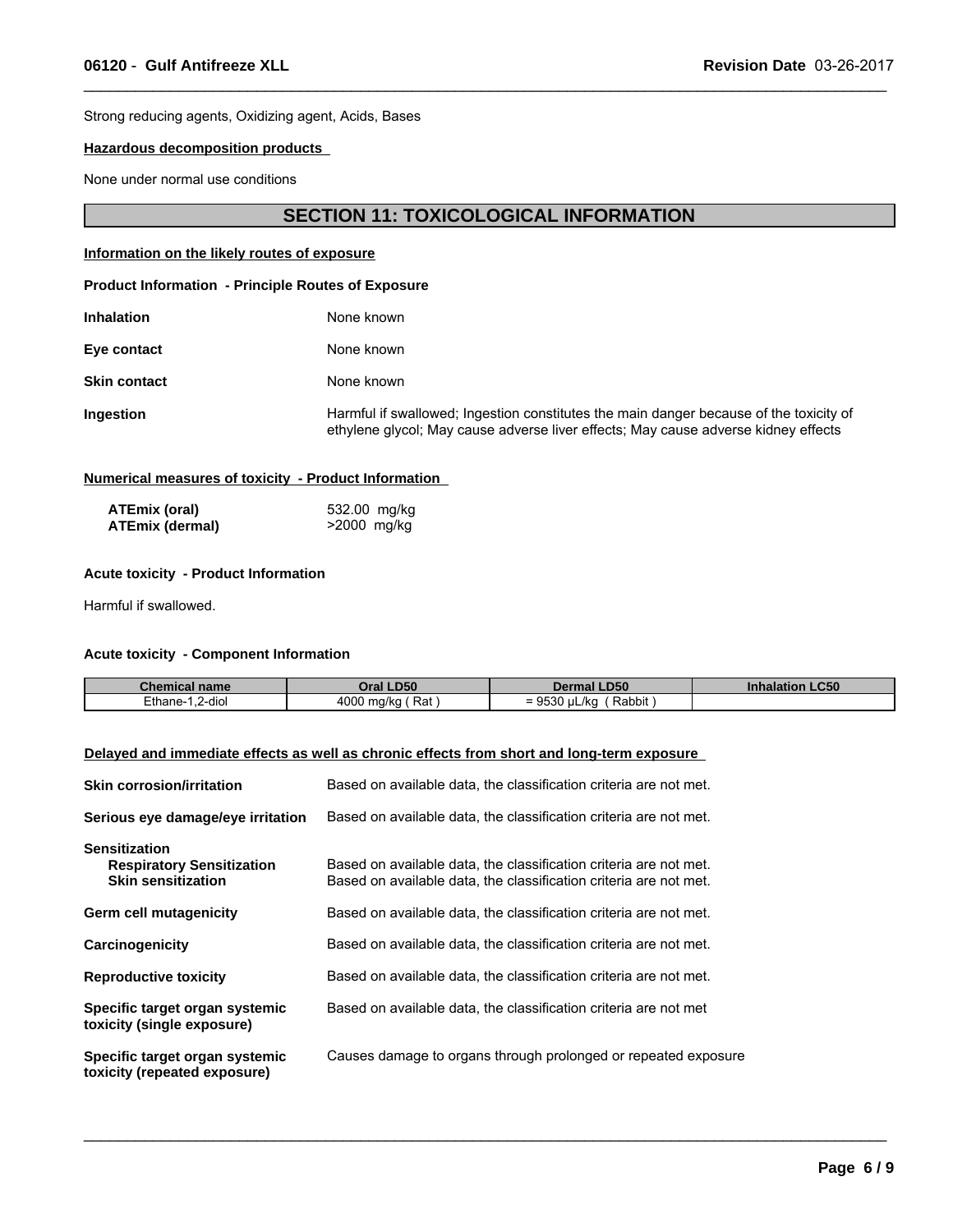**Aspiration hazard** Based on available data, the classification criteria are not met. **Exposure levels** See section 8 for more information

**Interactive effects** None known

# **SECTION 12: ECOLOGICAL INFORMATION**

 $\_$  ,  $\_$  ,  $\_$  ,  $\_$  ,  $\_$  ,  $\_$  ,  $\_$  ,  $\_$  ,  $\_$  ,  $\_$  ,  $\_$  ,  $\_$  ,  $\_$  ,  $\_$  ,  $\_$  ,  $\_$  ,  $\_$  ,  $\_$  ,  $\_$  ,  $\_$  ,  $\_$  ,  $\_$  ,  $\_$  ,  $\_$  ,  $\_$  ,  $\_$  ,  $\_$  ,  $\_$  ,  $\_$  ,  $\_$  ,  $\_$  ,  $\_$  ,  $\_$  ,  $\_$  ,  $\_$  ,  $\_$  ,  $\_$  ,

#### **Toxicity**

No special environmental measures are necessary

| <b>Chemical name</b> | Algae/aquatic plants                                               | <b>Fish</b>                                                                                                                                                                                                                                                                                                                           | <b>Toxicity to</b><br>microorganisms | <b>Crustacea</b>                       |
|----------------------|--------------------------------------------------------------------|---------------------------------------------------------------------------------------------------------------------------------------------------------------------------------------------------------------------------------------------------------------------------------------------------------------------------------------|--------------------------------------|----------------------------------------|
| Ethane-1,2-diol      | 6500 - 13000: 96 h<br>Pseudokirchneriella<br>subcapitata mg/L EC50 | 41000: 96 h Oncorhynchus<br>mykiss mg/L LC50 14-18: 96<br>h Oncorhynchus mykiss ml/L<br>LC50 static 27540: 96 h<br>Lepomis macrochirus mg/L<br>LC50 static 40761: 96 h<br>Oncorhynchus mykiss mg/L<br>LC50 static 40000-60000: 96<br>h Pimephales promelas<br>mg/L LC50 static 16000: 96<br>h Poecilia reticulata mg/L<br>LC50 static |                                      | 46300: 48 h Daphnia magna<br>mg/L EC50 |

#### **Persistence and degradability**

Readily biodegradable.

#### **Bioaccumulative potential**

| `homi<br>emical name | $-0.01$<br>$D$ <sub>a</sub> $H$ <sub>i</sub> $L$ <sub>i</sub><br><b>1 coefficient</b><br>rartition |
|----------------------|----------------------------------------------------------------------------------------------------|
| Ethane-              | ഹ.                                                                                                 |
| .2-diol              | $\cdot$ . $\circ$ .                                                                                |

#### **Mobility**

Miscible with water

#### **Other adverse effects**

None known

# **SECTION 13: DISPOSAL CONSIDERATIONS**

#### **Safe handling and disposal methods**

Dispose of in accordance with local regulations

#### **Disposal of any contaminated packaging**

Empty containers should be taken to an approved waste handling site for recycling or disposal. Observe all label precautions until container is cleaned, reconditioned or destroyed.

#### **Environmental regulations**

No information available

# **SECTION 14: TRANSPORT INFORMATION**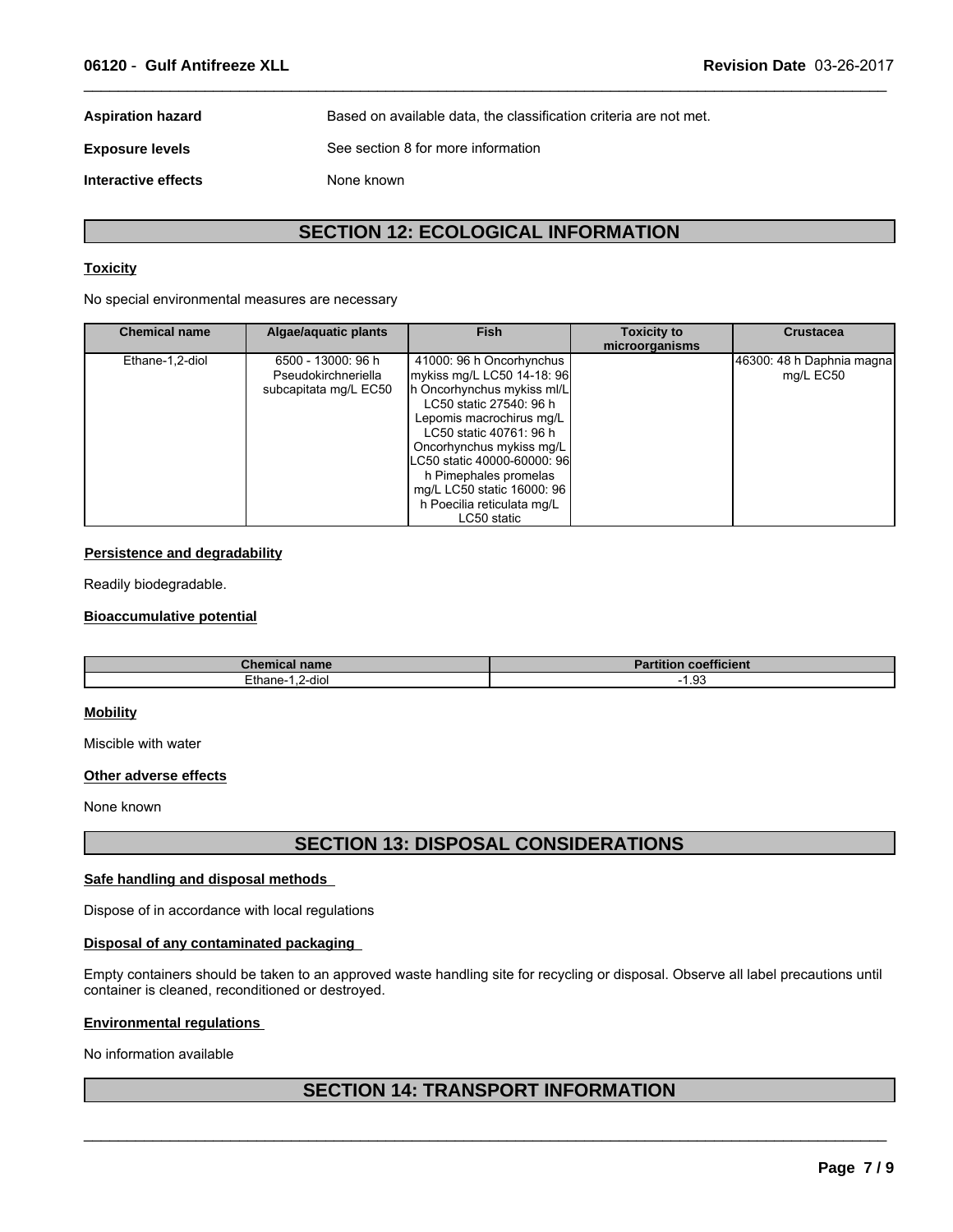# ADG Not regulated

**IMDG** Not regulated

**IATA** Not regulated

# **SECTION 15: REGULATORY INFORMATION**

 $\_$  ,  $\_$  ,  $\_$  ,  $\_$  ,  $\_$  ,  $\_$  ,  $\_$  ,  $\_$  ,  $\_$  ,  $\_$  ,  $\_$  ,  $\_$  ,  $\_$  ,  $\_$  ,  $\_$  ,  $\_$  ,  $\_$  ,  $\_$  ,  $\_$  ,  $\_$  ,  $\_$  ,  $\_$  ,  $\_$  ,  $\_$  ,  $\_$  ,  $\_$  ,  $\_$  ,  $\_$  ,  $\_$  ,  $\_$  ,  $\_$  ,  $\_$  ,  $\_$  ,  $\_$  ,  $\_$  ,  $\_$  ,  $\_$  ,

 $\_$  ,  $\_$  ,  $\_$  ,  $\_$  ,  $\_$  ,  $\_$  ,  $\_$  ,  $\_$  ,  $\_$  ,  $\_$  ,  $\_$  ,  $\_$  ,  $\_$  ,  $\_$  ,  $\_$  ,  $\_$  ,  $\_$  ,  $\_$  ,  $\_$  ,  $\_$  ,  $\_$  ,  $\_$  ,  $\_$  ,  $\_$  ,  $\_$  ,  $\_$  ,  $\_$  ,  $\_$  ,  $\_$  ,  $\_$  ,  $\_$  ,  $\_$  ,  $\_$  ,  $\_$  ,  $\_$  ,  $\_$  ,  $\_$  ,

#### **Safety, health and environmental regulations/legislation specific for the substance or mixture**

#### **National regulations**

#### **Australia**

Model Work Health and Safety Regulations (2016). Preparation of Safety Data Sheets for Hazardous Chemicals Code of Practice (2011).

**Standard for Uniform Scheduling of Medicines and Poisons (SUSMP)** Classified as a scheduled poison according to the Standard for Uniform Scheduling of Medicines and Poisons (SUSMP)

**Poison Schedule Number** 6

**New Zealand** 

Hazardous Substances Regulation 2001.

**HSNO Approval Number:** HSR002606 **HSNO Hazard Classification:** 

**New Zealand** Lubricants, Lubricant Additives, Coolants and Anti-freeze Agents (Subsidiary Hazard) Group Standard 2006

#### **International Regulations**

**Ozone-depleting substances (ODS)** Not applicable

**Persistent Organic Pollutants** Not applicable

**Chemicals Subject to Prior Informed Consent (PIC)** Not applicable

#### **International Inventories**

 **TSCA** - United States Toxic Substances Control Act Section 8(b) Inventory All ingredients are on the inventory or exempt from listing

 **DSL/NDSL** - Canadian Domestic Substances List/Non-Domestic Substances List All ingredients are on the inventory or exempt from listing

 **AICS** - Australian Inventory of Chemical Substances All ingredients are on the inventory or exempt from listing